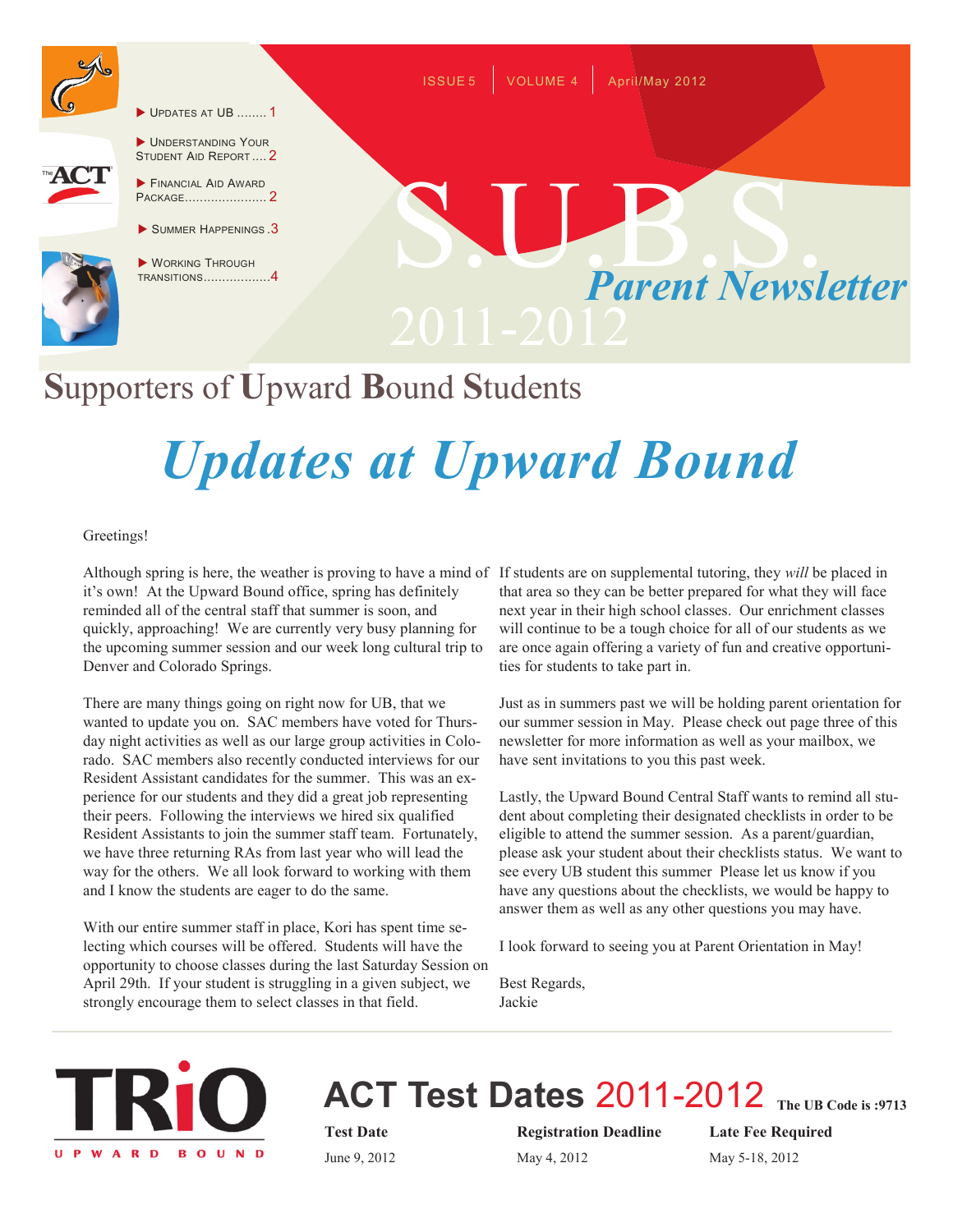### **Understanding Your Student Aid Report**

If you've never set eyes on a Student Aid Report (SAR) before, it can be a dizzying experience. If you and your child have recently submitted a Free Application for Federal Student Aid (FAFSA) you can expect to receive a SAR in return.

If you filed your FAFSA electronically and chose to receive your SAR via email, you should receive your SAR within a few days. Keep an eye on our junk mail folders in case the email with your SAR gets routed there. If you filed a paper FAFSA, you should receive your SAR via postal mail in 3-4 weeks. Below are some of the items you will find on your SAR and will want to look for..

**Expected Family Contribution (EFC).** The EFC is not necessarily the amount the family will actually end up paying. Instead, the figure represents the amount the government believes the family is able to contribute, based on the family's income, assets, number of college-age students and other factors.

**Verification.** If there is an asterisk next to your EFC, it means that your student's SAR has been flagged for verification. You will also be informed of having been selected for verification in the SAR Acknowledgement letter, which will be included with your SAR documents. If you have been selected, it means that you may have to show additional financial documentation to your student's college in order to qualify for federal aid. Verification doesn't mean you have done anything wrong. It affects about 30 percent of all SARs and is a relatively routine request. You may have to fill out a Verification Worksheet, which will be given to you by the college's financial aid office. In all likelihood, you will have to provide supporting documentation (tax return, W-2, etc.). Because so much aid is distributed on a first-come, first-served basis, it is very important that this step be completed in a timely manner.

**Pell Grant Eligibility.** You will be notified if your student is eligible for Pell Grant monies, funds that do not need to be paid back, within the SAR Acknowledgement

letter. Pell Grant is given to students are come from a low-income family. The federal government looks at the financial information from the FAFSA in order to see if students are eligible.

**FAFSA Changes.** It is important that you check over the information on the last few pages of the SAR to make sure it is correct. You and your student are able to make any necessary changes, but as soon as possible. The SAR allows you to change information on the form or online. Be sure to correct estimated information, if you are able to do so.

If you have any further questions about the SAR or if you don't receive it in a timely manner after your student has completed their FAFSA, contact the U.S Department of Education Help Desk at: 1-800-433-3243 as well as Jackie at the Upward Bound office. She will help you contact your student's prospective college's financial aid office.  $\mathscr{I}$ 

Information gathered from Diehl, C. (2008) Understand your Student Aid Report. *http://www.fastweb.com/financial-aid/articles/701-understand-your-student-aid-report .*

## **Financial Aid Award Package**

One of the big factors in choosing a college institution for your student to attend is what type of financial aid s/he will be awarded. In order to find this information out you and your student will need to receive the college's financial aid award package that they have created specifically for your student. This package will contain the information needed to make a final decision on if attending that college is the best option scholastically and most importantly financially. Some of the terms you will need to pay close attention to are below.

**Cost of Attendance (COA).** This is the total direct cost (tuition, room and board, etc.) of one year's education. Your student's college may also include indirect costs (books, fees, transportation, personal expenses, etc.). Sit down with your student and make a list of all other indirect costs that are not given in the COA.

**Expected Family Contribution (EFC).**  Just as the above article, the EFC is the amount per year parents and students are expected to pay, determined by the FAFSA results.

**Financial Aid Award.** The award is broken down into grants and loans. The three main types of grants and loans is the Federal Pell Grant (free money), Federal Stafford Loan (student repays) and the Federal PLUS loan (parent repays).

**Unmet Need.** Is the COA minus the EFC and total aid.

| COA               |  |
|-------------------|--|
| -EFC              |  |
| - Financial Aid   |  |
| <b>Unmet Need</b> |  |

Note- If there is a positive number for the unmet need you and your student will need to discuss how to pay for that amount.

Remember, each college institution is different which means each college's award package will be different but organized similarly. So, it is very important that you and your student pay attention to the details. If you or your student do have questions about a financial aid award package, contact that college's financial aid office. Jackie can also help you understand the wording and jargon used in the package, which sometimes is a little difficult to comprehend. She is also very willing to get you the college's contact information. Most colleges have instructions and more information about their financial aid award packages on their financial aid websites. It never hurts to do some research to better understand information and processes.

Remember, it is very important to look at as many colleges' financial aid award packages for your student in order to decide which institution will be the best choice to attend. Comparing colleges is okay to do and is critical.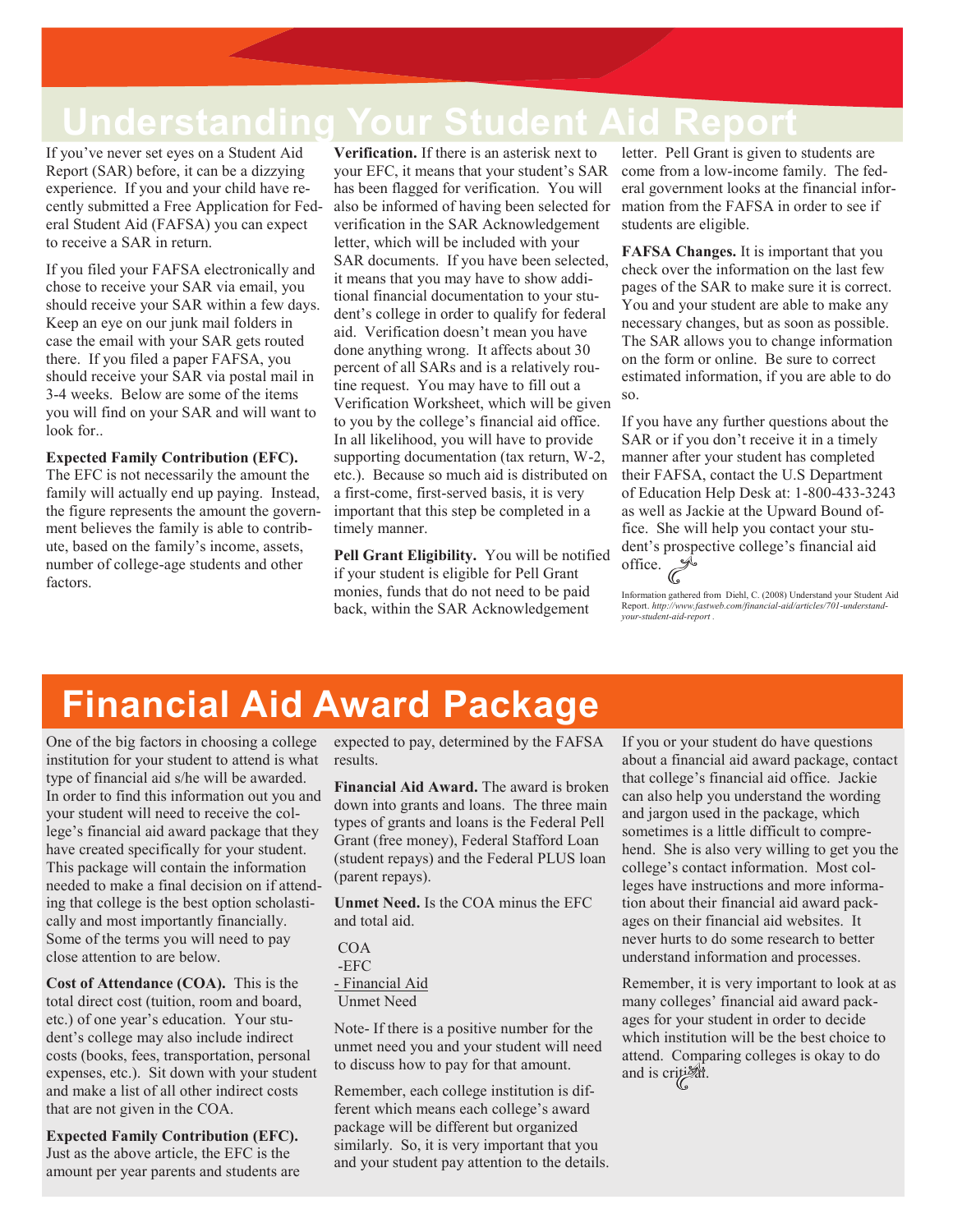### **Summer Happenings**

Just as we need information from you to plan our summer session, we understand you also need information from us so you can plan activities for you and your family.

Our summer dates have been set, and students will move in on Sunday, June 3rd. This summer we are will be staying in the same location as we were last year, Perrin Hall. Students will be begin classes on Monday, June 4th (this is also when the Bridge students will begin their college classes through Northwest). The last day of the summer session will be Thursday, July 5th which will also be the date of our end of summer awards ceremony.

Following the 5 week session of classes, we will be taking our trip to Denver, Colorado from July 9th-12th. More information regarding the trip will be shared during our summer orientation in May. We have sent an invitation to you last week so please check your mail for information on that event.

Classes will not be in session July 4th (campus is

#### closed for Independence Day).

If you currently are aware of any summer camps, vacations or absences for your student, please let our office know as soon as possible or by the summer orientation night. Included in the summer orientation invitation, we included a calendar with important summer events. You may write your student's absences on this calendar and turn it in to the office. We are beginning to buy tickets for our Thursday night activities as well as our trip to Denver and need to plan accordingly.

We plan to send weekly email updates through email again this summer. During summer orientation please make sure that the UB office has your correct primary email address on file. Jackie will use this email to send the weekly updates, other important information to you, and most importantly what your student is doing throughout the weeks with Upward Bound.

## **Working Through Transitions**

As a parent, you have watched your child grow from a toddler into, or very soon, a young adult. Throughout the years you have guided, taught, and protected your child as they go through many developmental stages. Throughout these stages, your child has gone through transitions from starting their first day of kindergarten to their first day of high school. Very soon s/he will be going through another big life transition, graduating high school.

At Upward Bound one of our goals is to prepare your child for the transitions they will experience once they enter their postsecondary education. The summer component is a large aspect of this goal and it will give your student the opportunity to experience life away from home as well as the responsibilities of being a college student.

As a college student, your child will be expected to be independent and self-sufficient, but your child will continue to need your guidance and support (even though may act like they don't require it). As a parent or guardian you will still serve as a primary influence in your child's life as a mentor, advisor, and confidant but at a greater physical and figurative distance.

As your child's role changes to be more independent, your role as a parent changes. You and your child will develop a new adult relationship. This adult relationship will be based on mutual respect, shared interests, and the bonds of a family. Once your child becomes a college student, and even this summer with Upward Bound, communication will change slightly from what it is now.

For instance, when your child is living at home, you probably talk every day about what is happening, what they are doing for the night and where they are going. However, once your child transitions to their new role as a college student your communication will probably become less frequent. Because of this, it is very important to keep in touch and to keep the lines of communication open.

A great tool to keep in touch with your student is to arrange a specific time to call each other. Since college students seem to always be "in the middle of something" it may be best to let your child call you when s/he has time to talk. Email is another popular way to communicate with college students. In an email you may talk about what's happening at home. Some students go home often, others return only for holidays. While you want your child to always feel welcome at home, encourage him/ her to stay on campus as much as possible during the first few months of college. These months are when colleges arrange activities to help students meet new people and get accustomed to their new college environment. Having your student be successful in college is very important and developing friendships and becoming involved in campus activities contributes greatly to this success.

It may be hard to let you child leave for the summer component, but just remember these experiences will only help you and your child transition more smoothly when college is in the horizon.

#### **SPECIAL POINTS OF INTEREST:**



**UB Summer Session 2012**

June 3rd - July 5th

**Summer Trip 2012**

July 9th-13th

#### **Summer Parent Orientation**

Tues, May 15th @ 6:30pm or Thurs, May 17th @ 6:30pm

Must attend one, look in your mail for an invitation!

#### **Last Saturday Session is April 28th**

Students will choose their summer classes on this day!